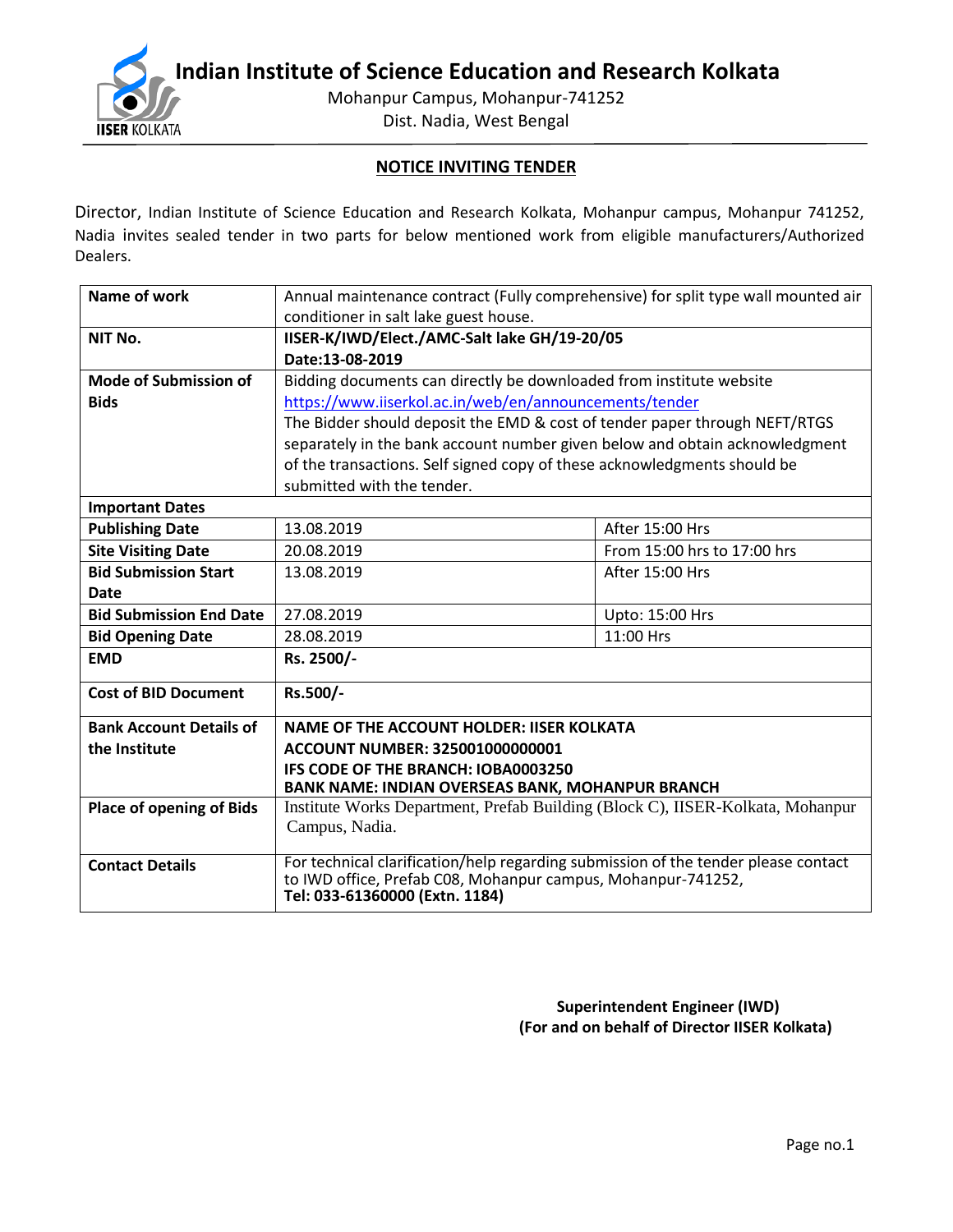

**Eligibility:** The Bidder should execute similar type of work of value not less than 2 lakhs or two similar work not less than one lakh in last three years. The bidder should have completed such type of work in any Govt. /Reputed organization.

**Documents:** Tender paper in complete shape signed in all the pages with the filled in item rate should be submitted along with the competitive and justified rate with specification & makes including all relevant documents like copies of **Registration certificate, PAN no. ,Dealership, GST Registration, Trade License, IT Return for last three financial year, work experience certificate** etc., in a sealed cover addressed to the undersigned super scribing the name of work so as to reach within **27.08.2019 upto 17:00 hrs.** positively. Late submission or any postal delay will not be accepted.

## **Terms and conditions:**

**1.** The earnest money deposit and tender paper cost have to be submitted in the form of NEFT/RTGS only. The earnest money will be refunded to the unsuccessful bidders and will be adjusted as security deposit to the successful one and will be released after completion of work. Cost of tender papers will not be refunded. Also vendor should submit the bank details for refund the earnest money with tender documents.

**2**. The AMC to be started immediately after issuing of the work order.

**3**. The payment will be made quarterly as per order and against challan/service report & tax invoice.

**4.** The working field is salt lake guest house of IISER Kolkata and address is **DC-35/1, Sector-I, Salt Lake Kolkata - 700 064**.

**5.** The quoted amount should be inclusive of all taxes, duties, transportation charges etc. and is to be written clearly both in figure and in words.

**6.** Any work should be attended within 6 hrs after lodging the complain in between 6 AM to 6PM.Any minor fault should be rectified on daily basis and the spare parts requirement is applicable up to 48 hrs after lodging the complain otherwise penalty will be deducted from the quarterly bill.

- **7.** a. The penalty amount is Rs. 500/- per day for attending the problems beyond 6 hrs.
	- b. The penalty amount is Rs. 1000/- per day for replacement of spare parts beyond 48 hrs.
	- c. The penalty amount is Rs. 500/- per machine for incomplete servicing.

**8.** All the tools and tackles should be provided by the vendor.

**9.** Vendor should take care the existing property of the institute. Any damage during the work, the vendor is responsible for pay /Institute should deduct the amount from the bill.

**10.** Vendor should responsible for any injuries to the workers during the work.

**11.** The vendor should have the local office near to salt lake guest house or within the range that capable of attending complains on the daily basis should be accepted.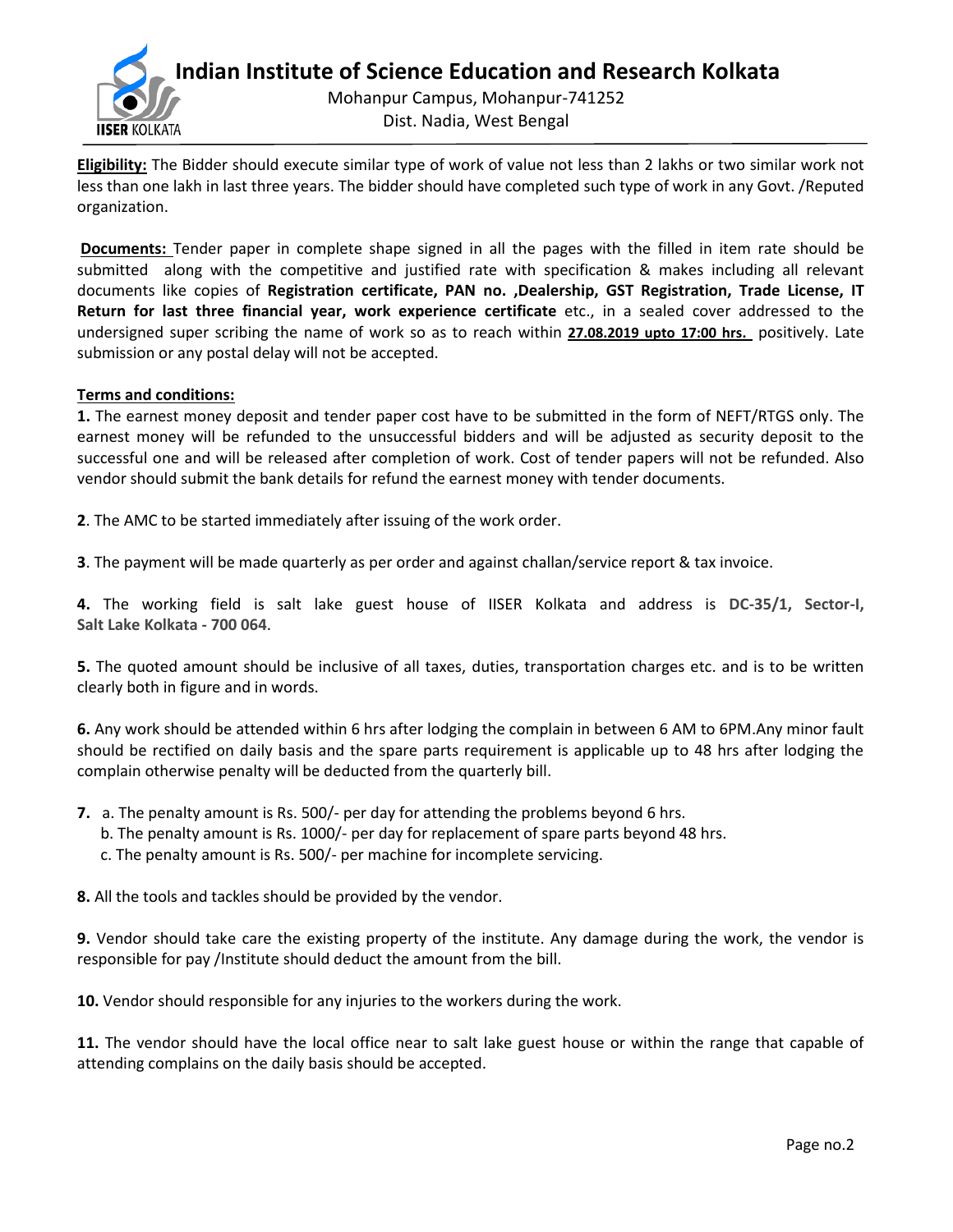

**12.** The detail information of split ACs is given below:

| <b>Tonnage</b> | <b>Quantity</b> | <b>Makes</b> | Date of purchase | <b>Total length of</b><br>copper pipe        |
|----------------|-----------------|--------------|------------------|----------------------------------------------|
| 2 TR           | 1 No.           | Hitachi      | 2010             | $1/2$ " = 180 ft.<br>$\frac{1}{4}$ "=350 ft. |
| $1.5$ TR       | 14 Nos.         | LG           | 2010             | $5/8$ " = 70 ft.                             |

## **13. Scope of work:**

- **a.** Quarterly periodic servicing of the machines (Dry wash and water spray cleaning on coils).
- **b.** R22 gas charging.
- **c.** Insulation replacement.
- **d.** Refrigerant pipe leakage repairing.
- **e.** Replacement of contactor, relay, capacitor and other electrical components.
- **f.** Replacement of compressor.
- **g.** PCB and display repairing.
- **h.** Replacement of copper pipe of given sizes.
- **i.** Flair nut replacement.
- **j.** Replacement/Repairing of indoor/outdoor motor.
- **k.** Replacement/Repairing of indoor/outdoor cover.
- **l.** drain pipe repairing/replacement.
- **m.** Cleaning of drain tray.
- **n.** Replacement of indoor/outdoor fan blower.
- **o.** Repairing of fan swing.
- **p.** Replacement/repairing of AC remote.
- **q.** Electrical fault checking.
- **r.** Replacement/repairing of condenser/evaporator coil.
- **s.** Chemical washing on condenser/evaporator coil.
- **t.** Any civil work like core cutting, refilling etc. are in contractor scope of work.
- **u.** Drilling, screwing, welding and scaffolding etc. work as per requirement.
- **v.** Replacement of faulty cable in between Indoor to outdoor.

**14.** Payment should be made after completion of every quarter and bills should be produced with service report/challan. 10% of the quoted price deduct as security deposit for one year and will be returned after completion of AMC period.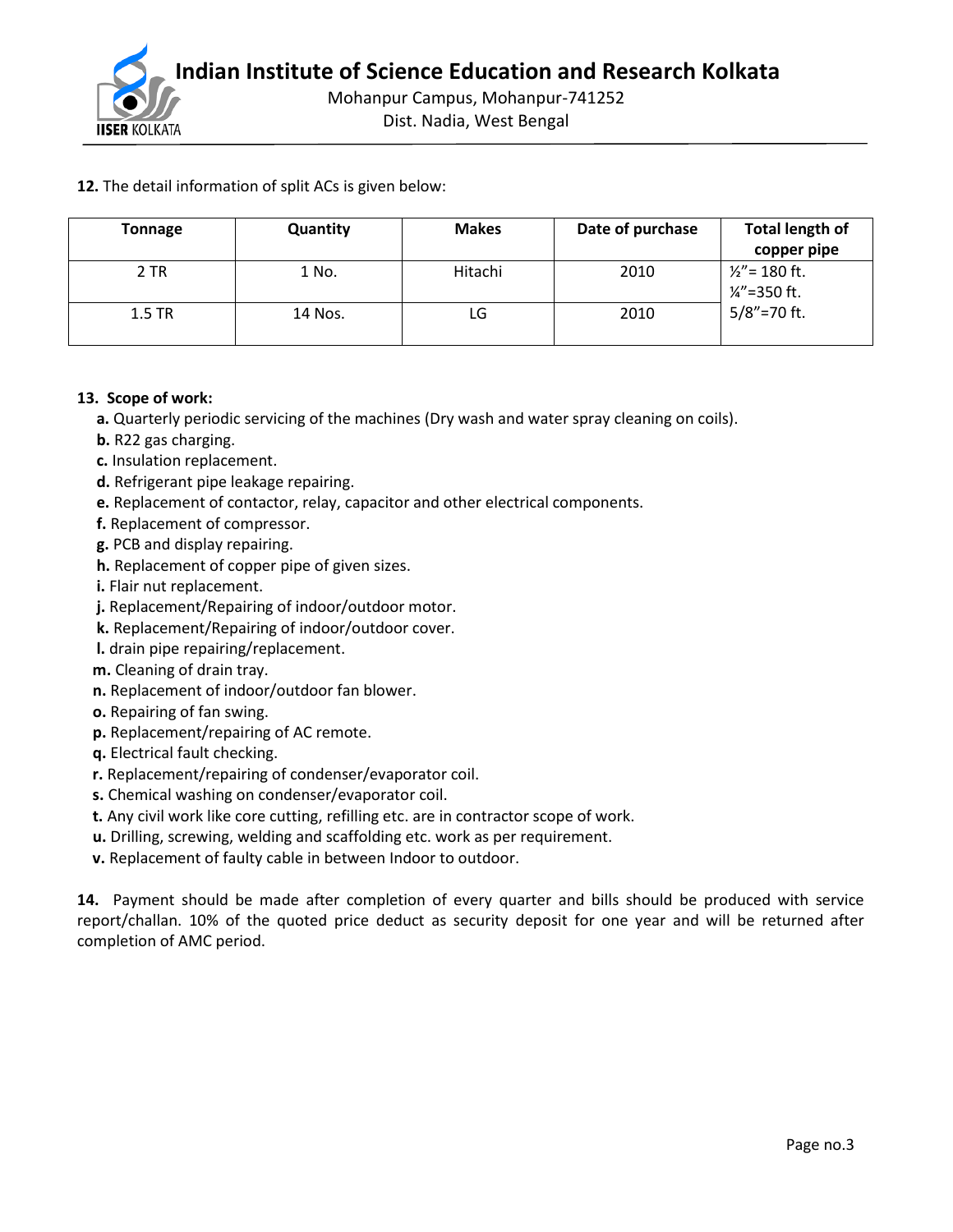

| Sl. no. | Item description                                   | <b>Makes</b>                   |  |
|---------|----------------------------------------------------|--------------------------------|--|
| 1.      | Rotary compressor                                  | Hitachi                        |  |
| 2.      | capacitor                                          | Tibcon, sarada, JKB, temco     |  |
| 3.      | contactor                                          | <b>JKB</b>                     |  |
| 4.      | Wire                                               | Havells, Polycab, RR, kei      |  |
| 5.      | Nitirle rubber Insulation (Thickness: 8-10mm)      | Armacell/Accoflex              |  |
| 6.      | Copper pipe (High grade), 25SWG                    | Reputed                        |  |
| 7.      | Wrapper(PVC,45-50 mm width, thickness 0.15-0.2 mm) | Reputed                        |  |
| 8.      | Outdoor fan motor                                  | Original motor of manufacturer |  |
| 9.      | Indoor fan motor                                   | Original motor of manufacturer |  |
| 10.     | Fan blade                                          | Hitachi                        |  |
| 11.     | Core cable                                         | Havells, Polycab, RR, kei      |  |
| 12.     | R <sub>22</sub> gas                                | Reputed.                       |  |

**15.** The materials should be accepted as per following mentioned makes.

**16.** The work order may be awarded on the basis of the competency and reliability of the bidder and quoted offer and it is not necessarily to award the contract to the lowest bidder.

**17.** Any complain should be communicated in email ID of the concern vendor or by phone. After lodging complain, the vendor should response positively and attend the problems as per the above mentioned schedule otherwise the penalty will be recovered from the quarterly bills.

**18.** The complete tender may be sent by post to the above mentioned address captioned " Annual maintenance contract(Fully comprehensive) for split type wall mounted air conditioner in salt lake guest house". The envelope should be addressed to **The Superintendent Engineer (IWD)**. The sealed tender documents should be reached to "**Dispatch section, C V Raman AAC bldg., Mohanpur-741252, Indian Institute of Science Education and Research Kolkata** "office on or before schedule date and time.

**19.** All the above said relevant documents with NEFT/RTGS details scanned copies must be reached to the above said address within scheduled date and time.

**20.** If any unsatisfactory performance found during the contract period the institute has right to terminate the contract immediately without assigning any reason to the contractor.

**21.** After completion of one year satisfactory performance, the institute may extend the contract with same quoted price if the concern vendor is also agreed to renew the contract.

**22.** The rates quoted by the Contractor shall include for supplying materials and labour necessary for completing the work in the best and most workmanship like manner to the satisfaction of the Institute and for maintaining the same. The rates shall be complete in all respects also including cost of materials, erection, fabrication, labour, supervision, tools and plant, transport, sales and other taxes royalties, duties and materials, contingencies, breakage, wastage, sundries, scaffoldings, etc., on the basis of works contract. The rates quoted shall include all taxes, duties, transport, supervision, GST or any other levies applicable under the statute including comprehensive warranty obligation as mentioned in the BOQ. The rates quoted by the Contractor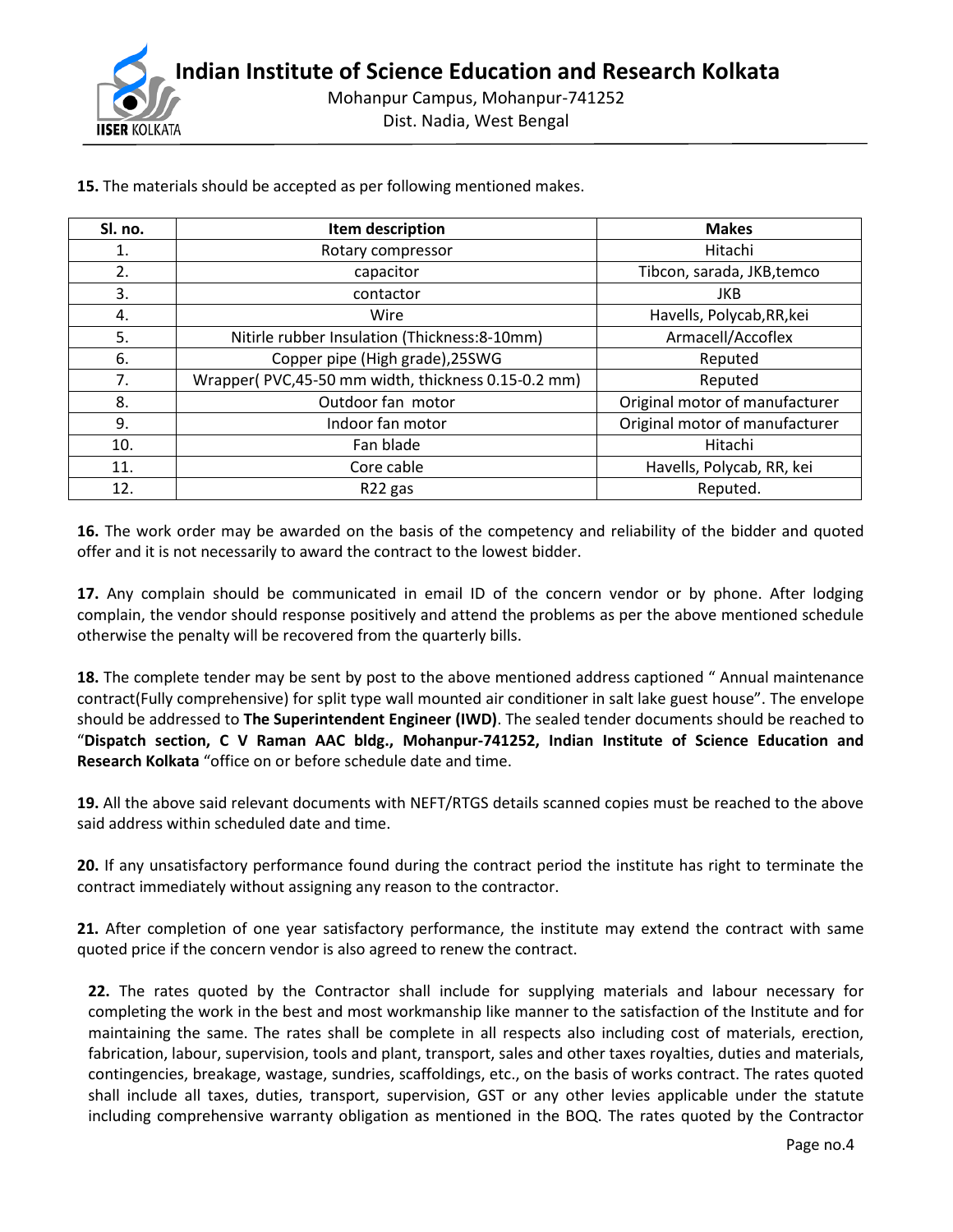

shall be net so as to include all requirements described in the contract agreement and no claim whatsoever due to fluctuations in the price of material and labour will be entertained. No change in unit rate will be admissible on any variation of quantity.

**Please note that the Competent Authority reserves the right to reject any or all tenders without assigning any reason whatsoever.**

> **Superintendent Engineer Institute Works Department (For and on behalf of Director IISER Kolata)**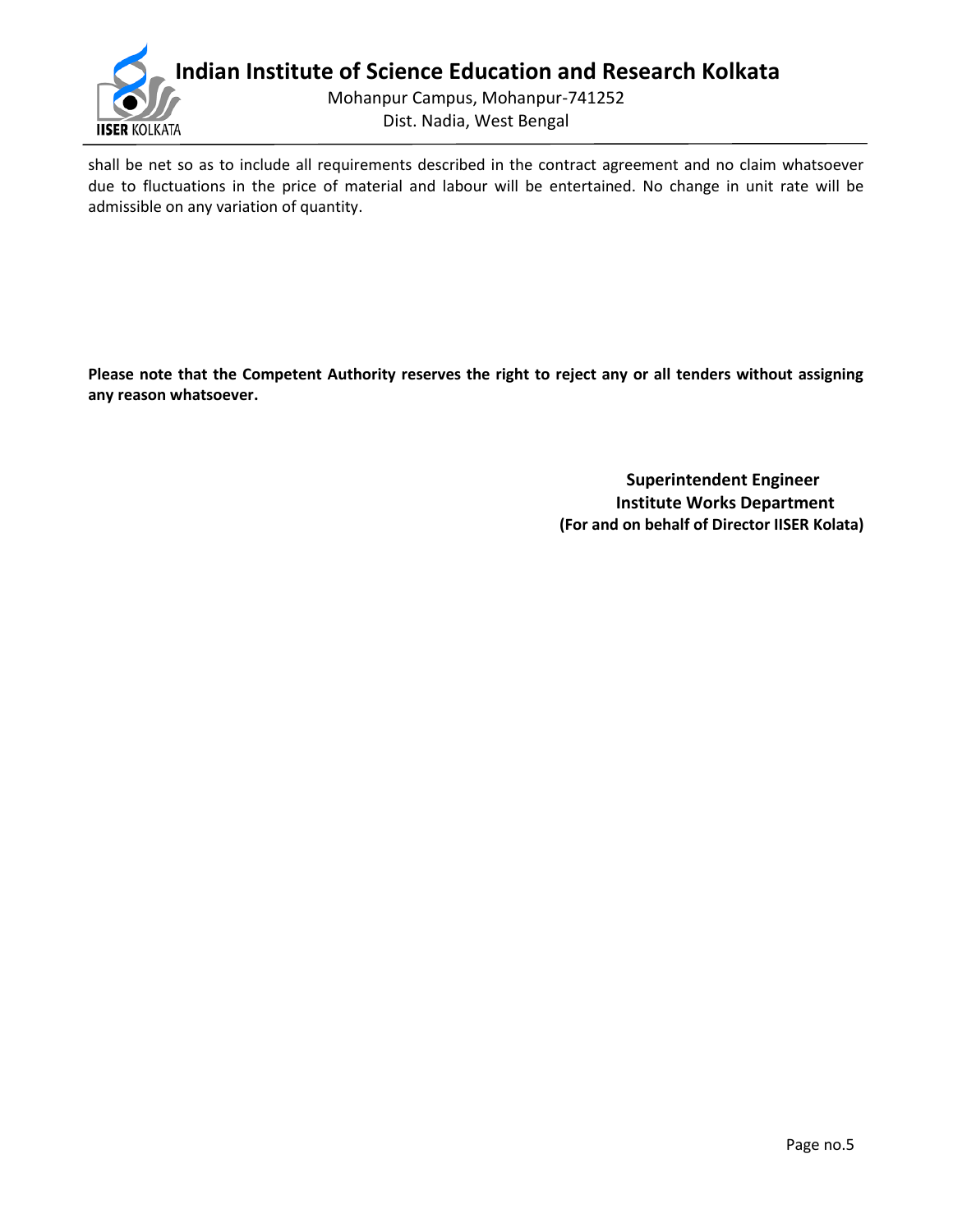**Indian Institute of Science Education and Research Kolkata**



Mohanpur Campus, Mohanpur-741252

Dist. Nadia, West Bengal

#### **Acceptance of terms and conditions by the bidder**

 **To The Superintendent Engineer Institute Works Department IISERKOLKATA Mohanpur-741252**

 **Sub: Annual maintenance contract (Fully comprehensive) for split type wall mounted air conditioner in salt lake guest house.**

Dear Sir,

We have carefully examined all the tender documents including main terms and conditions and I/we the undersigned hereby submit the tender for the above cited work with price bid in conformity with the said Tender documents. We undertake that if our tender is accepted, we will commence the work immediately and complete the same within specific time from the date of issue of Work Order.

 The corrigendum(s) issued from time to time by your organization too have also been taken into consideration, while submitting this acceptance letter.

 I /We hereby unconditionally accept the tender terms and conditions of above mentioned tender Document/corrigendum(s) in it's entirely.

 **It is certified that we have not been black-listed in any of the Government Department.** 

**Signature of the Contractor / Authorized person on behalf of the Firm / Organization and Seal**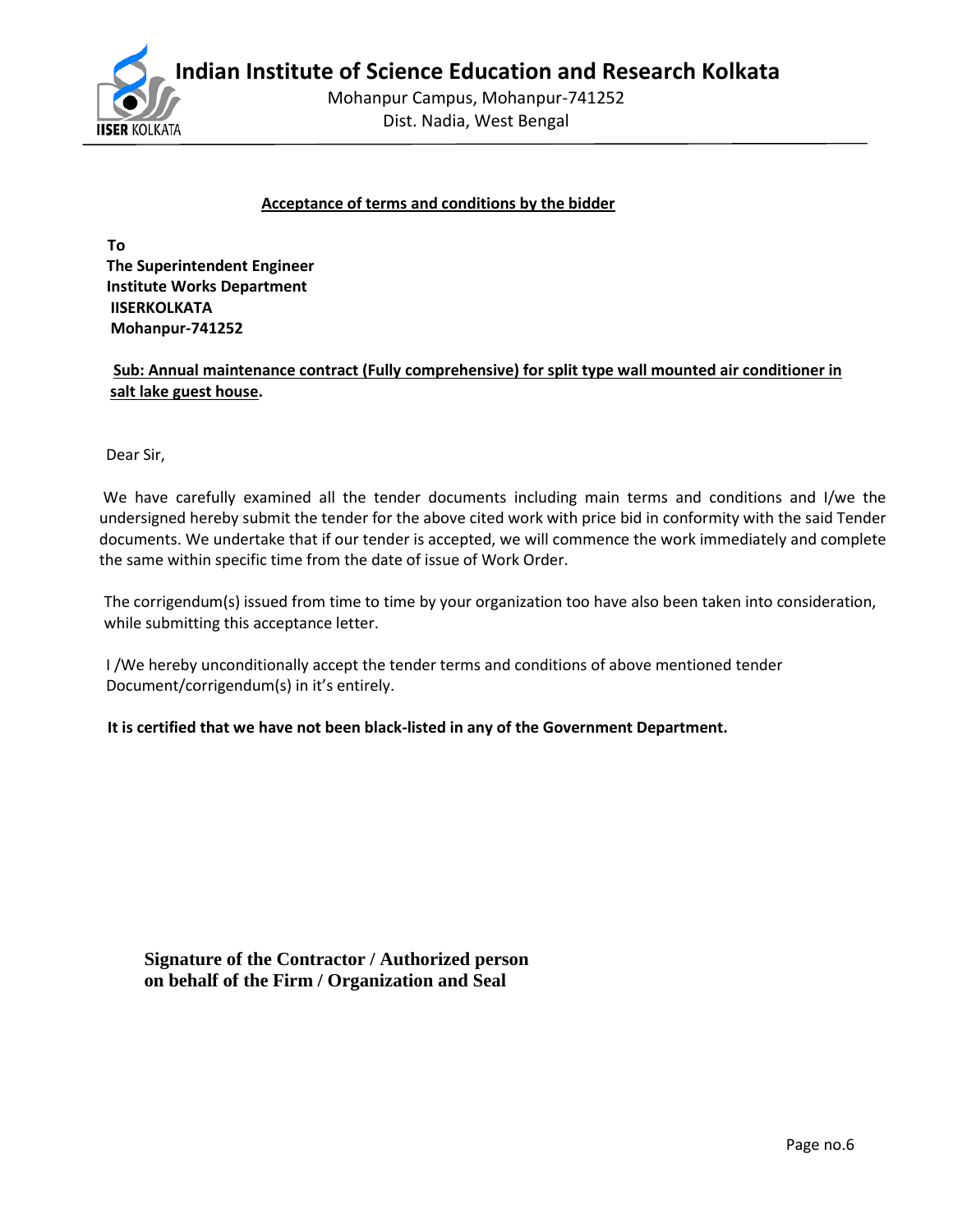**Indian Institute of Science Education and Research Kolkata**



Mohanpur Campus, Mohanpur-741252 Dist. Nadia, West Bengal

# **(BASIC INFORMATION)**

**ANNEXURE-I (Page 1 of 2)**

# **Pre-qualification of contractors for electrical maintenance:**

| $\mathbf{1}$   | Name of the Contractor / Firm / Organization /<br>Company.                                                                                                                                                                               |                                 |
|----------------|------------------------------------------------------------------------------------------------------------------------------------------------------------------------------------------------------------------------------------------|---------------------------------|
| $\overline{2}$ | Official Correspondence address at with contact<br>person's name, telephone number, mobile<br>number, E-mail etc. (Mandatory for regular<br>correspondence)                                                                              |                                 |
| 3              | Type of Firm / Organization, whether<br>proprietorship, partnership or private limited<br>company etc.                                                                                                                                   |                                 |
| $\overline{4}$ | Year of establishment                                                                                                                                                                                                                    |                                 |
| $\overline{5}$ | Name of the Proprietor / Partners / Directors in<br>Organization                                                                                                                                                                         | a)<br>b)<br>$\mathbf{c})$<br>d) |
| 6              | a) Details of Registration (Firm, Company etc)<br>Registering Authority<br>i.<br>ii. Date<br>iii. Number<br>b) Details of Electrical license<br>Registering Authority<br>i.<br>ii. Reg No.<br>iii. Date of issue.<br>iv. Date of expiry. |                                 |

**Signature of the Contractor / Authorized person on behalf of the Firm / Organization and Seal**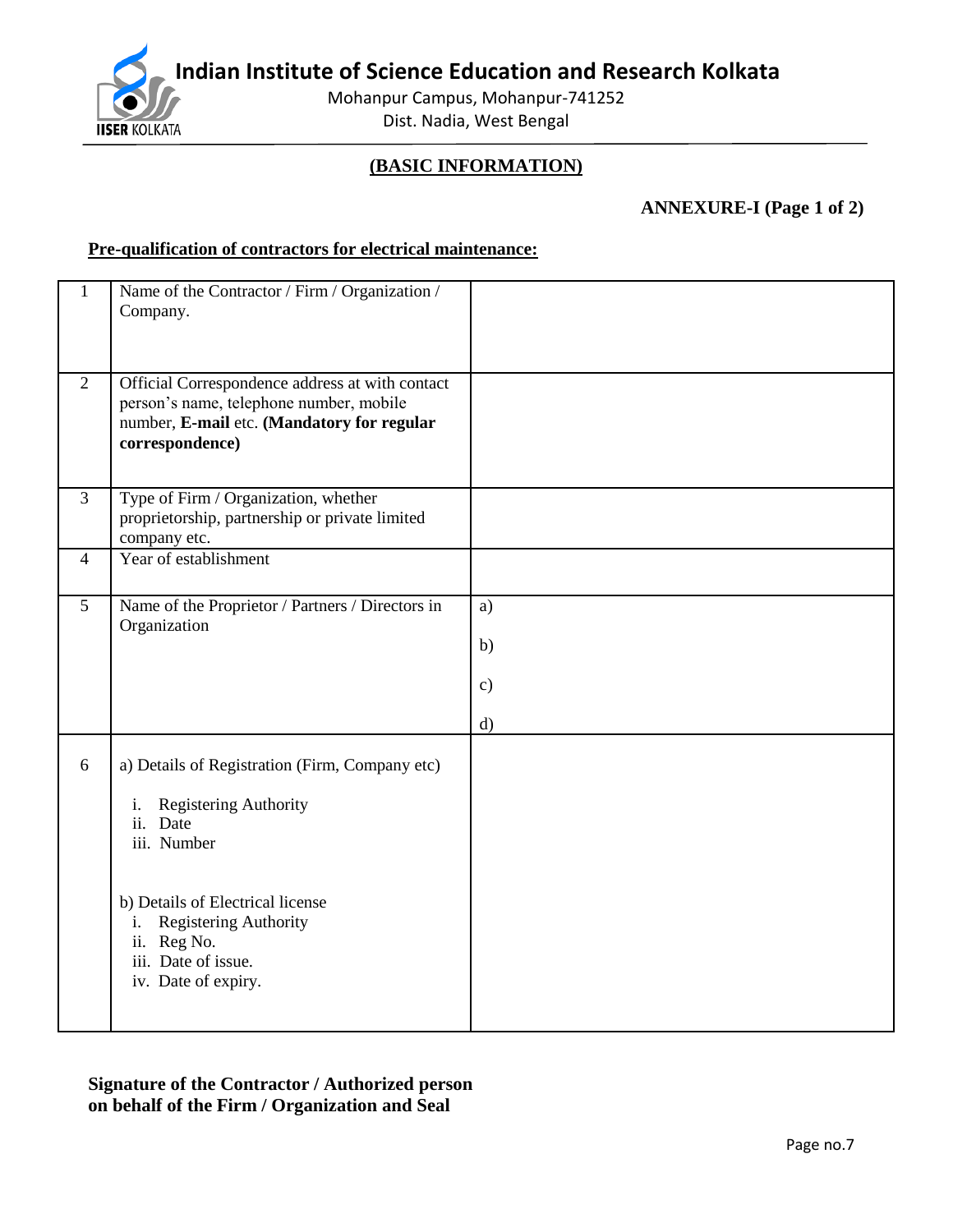

Mohanpur Campus, Mohanpur-741252 Dist. Nadia, West Bengal

# **ANNEXURE-I (Page 2 of 2)**

| 7 | a) Details of Income Tax Permanent Account<br>Number.<br>b) Details of GST                                                                                                             |  |
|---|----------------------------------------------------------------------------------------------------------------------------------------------------------------------------------------|--|
| 8 | Details of transaction for submission of Cost of<br>Bid/EMD (Please mention Bank Name &<br>Branch, Transaction Ref. No, Date etc.)<br>Cost of Bid Document (Rs. 500/-)<br>$\mathbf{i}$ |  |
|   | EMD (Rs. 2500/-)<br>$\mathbf{ii}$                                                                                                                                                      |  |
| 9 | Bank Account Details of the Bidder (Account<br>No. Bank Name & Branch, IFSC Code etc)<br>(required for refunding the Cost of EMD of<br>the unsuccessful Bidders)                       |  |

**Signature of the Contractor / Authorized person on behalf of the Firm / Organization and Seal**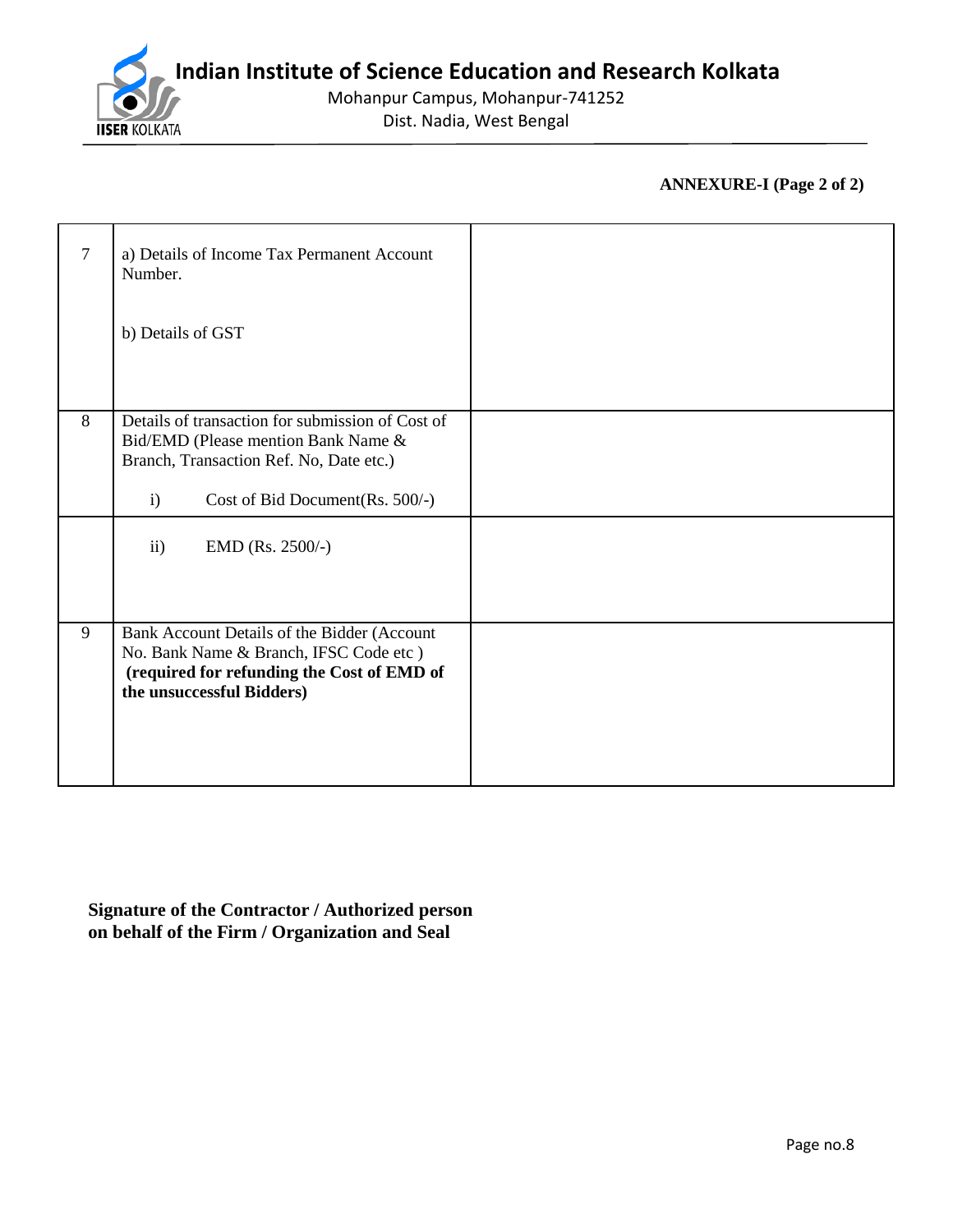

Mohanpur Campus, Mohanpur-741252 Dist. Nadia, West Bengal

#### **ANNEXURE - II**

## **Past Experience as per table given below:**

*(Use Extra Sheet if required)*

| $\overline{\text{SL}}$ |      | <b>Period of Contract</b> | Name of the               | <b>Type Of</b> | <b>Value of</b> | <b>Documentary</b>     |
|------------------------|------|---------------------------|---------------------------|----------------|-----------------|------------------------|
| No.                    | From | T <sub>o</sub>            | organization<br>with whom | Contract       | Contract        | evidence               |
|                        |      |                           | worked                    |                |                 | attached in<br>support |
|                        |      |                           |                           |                |                 |                        |
|                        |      |                           |                           |                |                 |                        |
|                        |      |                           |                           |                |                 |                        |
|                        |      |                           |                           |                |                 |                        |
|                        |      |                           |                           |                |                 |                        |
|                        |      |                           |                           |                |                 |                        |
|                        |      |                           |                           |                |                 |                        |
|                        |      |                           |                           |                |                 |                        |
|                        |      |                           |                           |                |                 |                        |
|                        |      |                           |                           |                |                 |                        |
|                        |      |                           |                           |                |                 |                        |
|                        |      |                           |                           |                |                 |                        |
|                        |      |                           |                           |                |                 |                        |
|                        |      |                           |                           |                |                 |                        |
|                        |      |                           |                           |                |                 |                        |
|                        |      |                           |                           |                |                 |                        |
|                        |      |                           |                           |                |                 |                        |
|                        |      |                           |                           |                |                 |                        |
|                        |      |                           |                           |                |                 |                        |
|                        |      |                           |                           |                |                 |                        |
|                        |      |                           |                           |                |                 |                        |
|                        |      |                           |                           |                |                 |                        |
|                        |      |                           |                           |                |                 |                        |
|                        |      |                           |                           |                |                 |                        |

**Signature of the Contractor / Authorized person on behalf of the Firm / Organization and Seal**